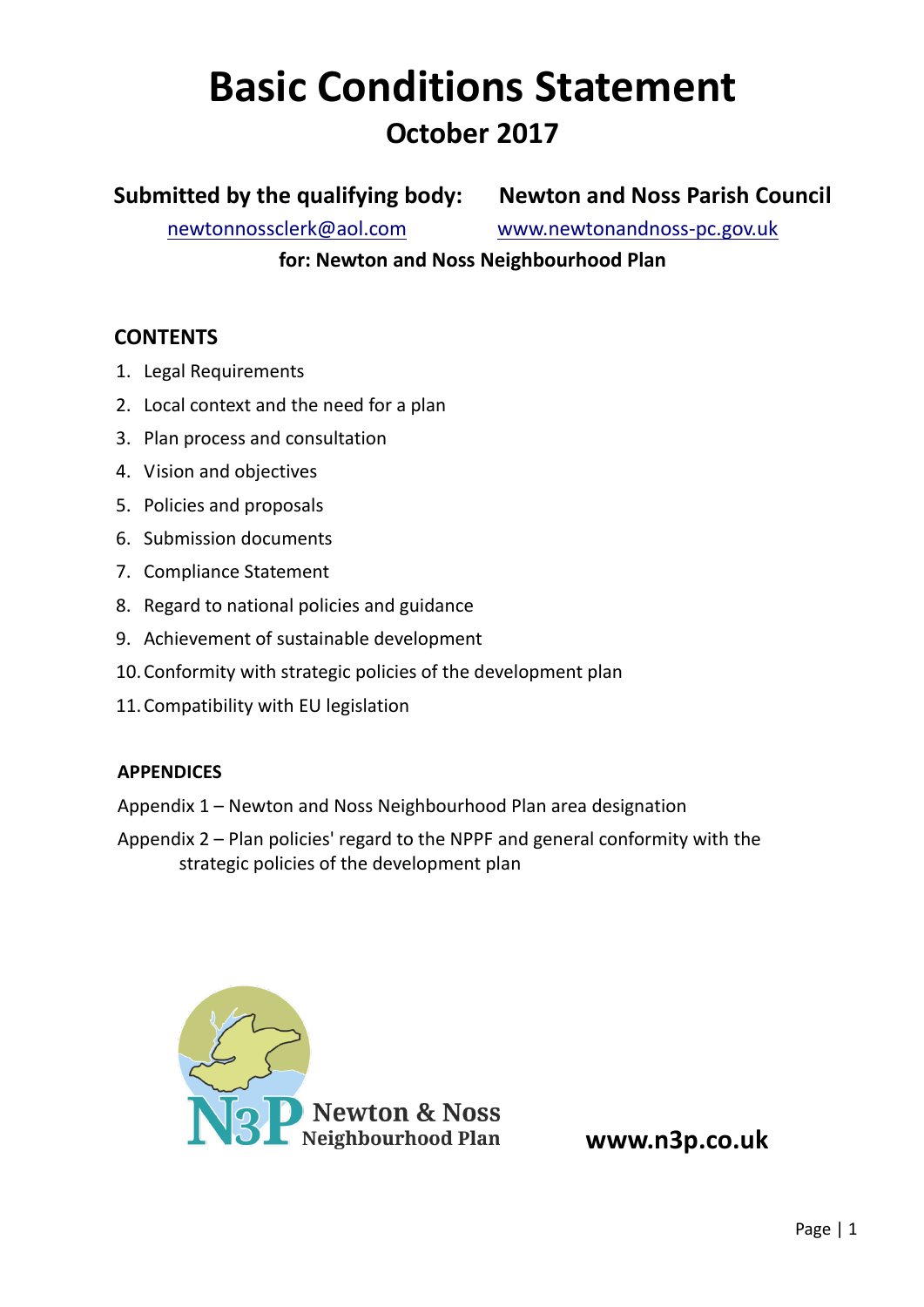## **1. LEGAL REQUIREMENTS**

- 1.1. This statement has been prepared by the Newton and Noss Neighbourhood Plan Group on behalf of Newton and Noss Parish Council. It accompanies the submission to South Hams District Council of the Newton and Noss Neighbourhood Development Plan under section 15 of the Neighbourhood Planning Regulations 2012.
- 1.2. The Neighbourhood Plan is submitted by Newton and Noss Parish Council, the appropriate qualifying body. It covers the area designated by South Hams District Council on 5<sup>th</sup> June 2014. Details of the application and its approval are available on the district council's website at [http://old.southhams.gov.uk/shneighbourhoodplans.](http://old.southhams.gov.uk/shneighbourhoodplans)
- 1.3. The plan has been prepared on behalf of the parish council by a steering group, a coordinating group, several working groups and a local consultant. The assistance of the district council is also gratefully acknowledged.
- 1.4. The plan relates to planning matters (the use and development of land) in the designated neighbourhood area. It covers the period from 2014-2034, a period chosen to tie in with the emerging new local plan for the South Hams.
- 1.5. It does not contain policies relating to excluded development county matters, nationally significant infrastructure or other matters – as laid out in the Regulations.
- 1.6. The neighbourhood plan area is shown on the map below. It includes the whole of Newton and Noss parish.



1.7. The following statement addresses each of the four 'basic conditions' required by the Regulations and explains how the neighbourhood plan meets the requirement of paragraph 8 of schedule 4B of the 1990 Town and Country Planning Act.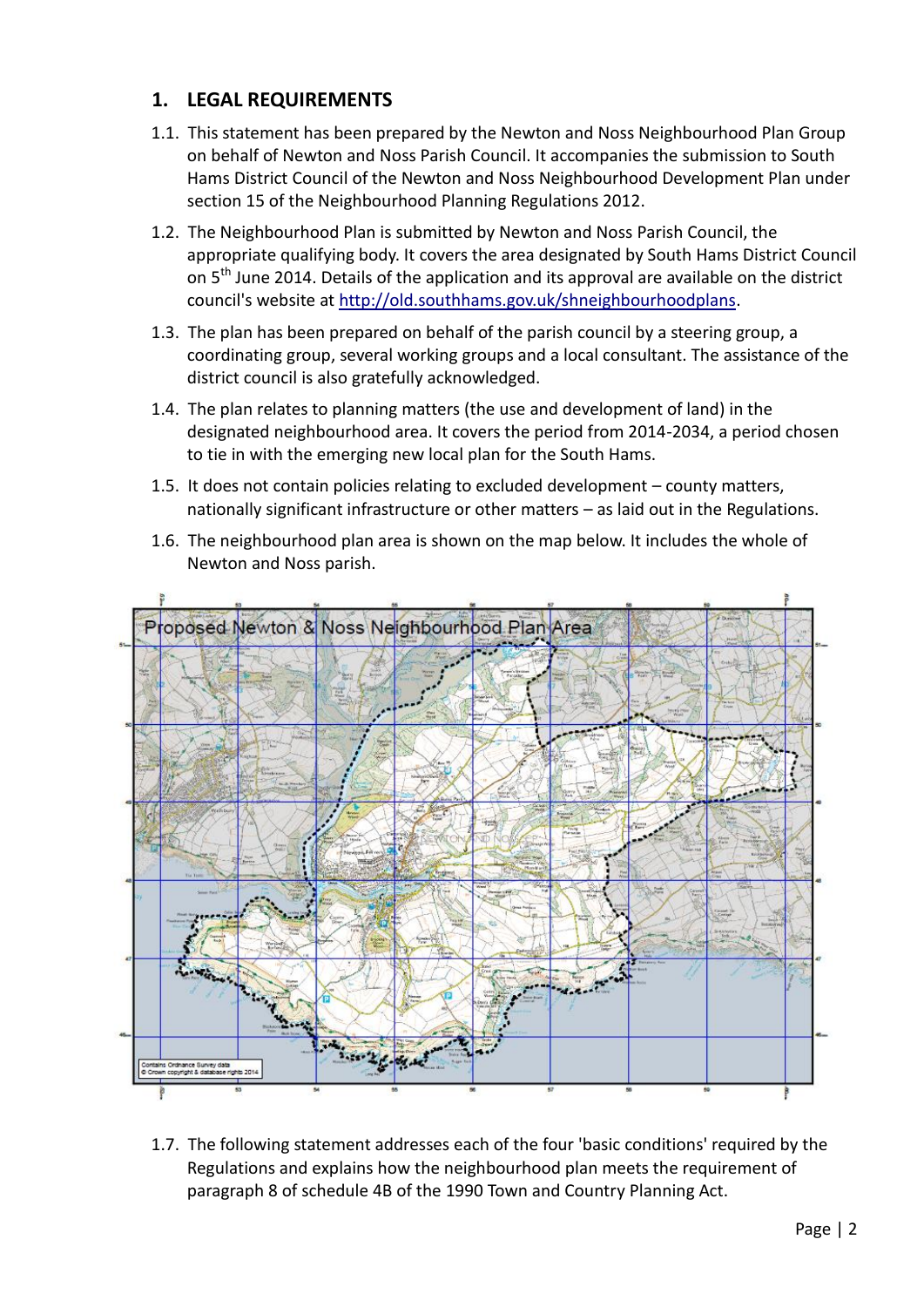- 1.8. The Regulations state that the neighbourhood plan will have met the basic conditions if it:
	- a) has regard to national policies and advice contained in guidance issued by the Secretary of State;
	- b)contributes to the achievement of sustainable development;
	- c) is in general conformity with the strategic policies of the development plan for the area; and
	- d)is compatible with European Union (EU) and European Convention on Human Rights (ECHR) obligations.

## **2. LOCAL CONTEXT AND THE NEED FOR A PLAN**

- 2.1. Newton and Noss is a coastal parish lying about 10 miles south east of Plymouth. Its principal villages are Newton Ferrers and Noss Mayo from which it takes its name. The parish population is less than 2,000 people.
- 2.2. The parish experiences all the social, economic and environmental pressures and challenges associated with an attractive and popular coastal location. These are the issues that led the community to decide to produce a neighbourhood plan.

## **3. PLAN PROCESS AND CONSULTATION**

- 3.1. In February 2014 the parish council considered a scoping study produced on their behalf by the River Yealm and District Association, considering whether a neighbourhood plan should be produced for Newton and Noss. The title "n3p" was adopted as a neat abbreviation for **N**ewton and **N**oss **N**eighbourhood **P**lan.
- 3.2. The decision to proceed was taken in May 2014 and application was duly made to South Hams District Council. The district council confirmed the order in June 2014.
- 3.3. There has been a great deal of activity in the parish to progress the plan. A steering group, a coordinating group and several working groups were formed, public events, meetings and surveys took place, a dedicated website set up [\(http://www.n3p.co.uk/\)](http://www.n3p.co.uk/) and the plan was published in draft for consultation in June 2017.
- 3.4. All this activity has drawn out a great deal of local information and opinion which has helped to shape the plan, which is now submitted to South Hams District Council.

#### **4. VISION AND OBJECTIVES**

- 4.1. The plan is based on the Vision produced by the local community, which ranks 5 factors in priority order as follows:
	- 1. Being a Devon waterside village that retains its local character and heritage;
	- 2. Being a place that supports its local shops, businesses and services and ensures there is adequate infrastructure and accessibility for current and future needs;
	- 3. Offering a balanced range of housing types and tenures: e.g. rented, open market, affordable rented and affordable open market;
	- 4. Being a place that protects its environment, views, ecology and landscape; and
	- 5. Being a strong inclusive community that has lots to do, with clubs, societies, activities and leisure opportunities.
- 4.2. The plan's objectives have been set by the working groups in response to the priorities identified by the local community.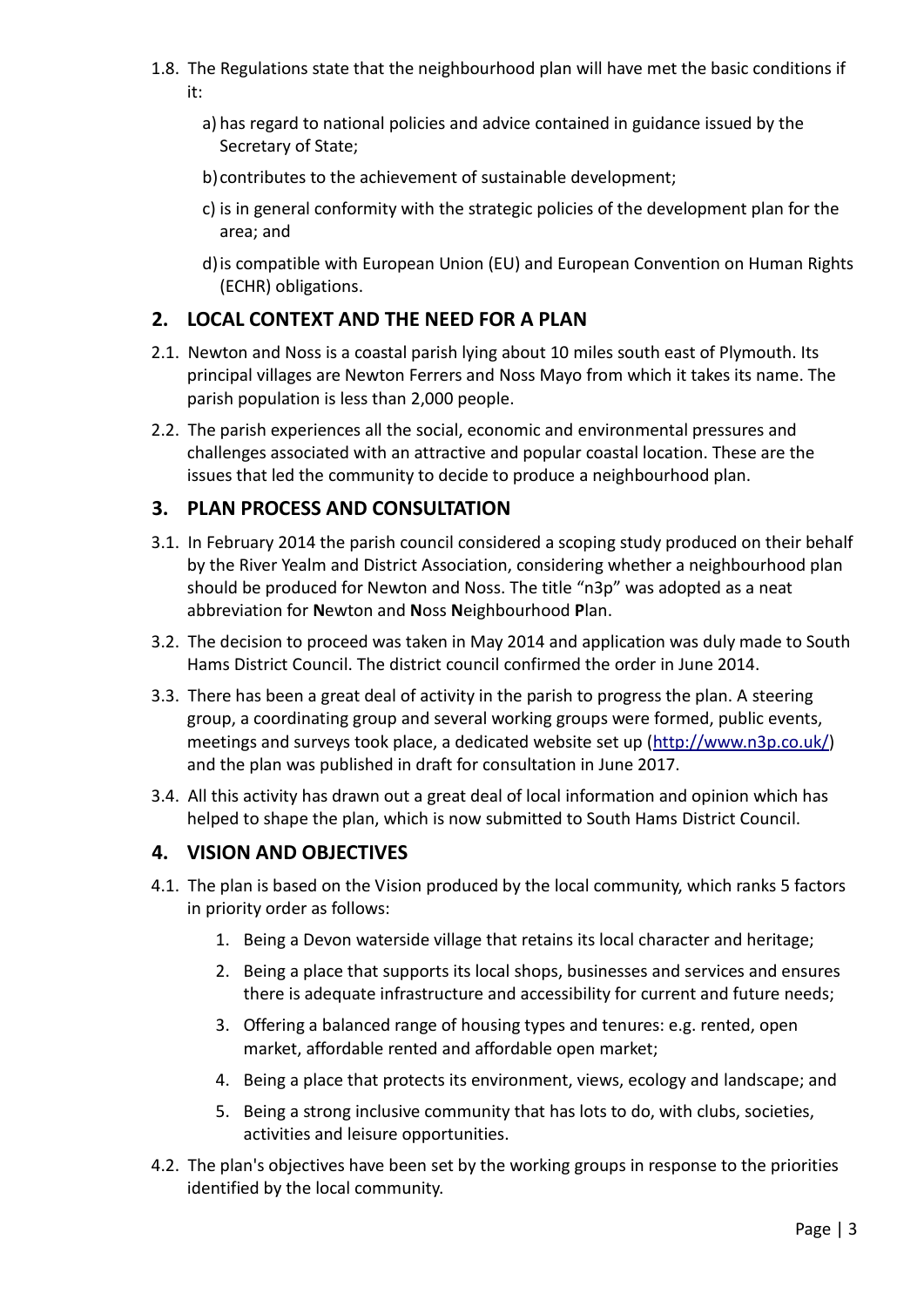## **5. POLICIES AND PROPOSALS**

4. Housing

- 5.1. The plan's policies and proposals similarly respond to the community's priorities and seek to establish meaningful and locally distinctive parameters to support the parish's sustainable growth and to foster care for and improvement of its many assets.
- 5.2. The policies fall under the following main headings:

| 1. General     | 5. Second |
|----------------|-----------|
| 2. Heritage    | homes     |
| 3. Environment | 6. Local  |

- 7. Health and well-being
- 5.3. Of particular importance in seeking to effect beneficial change are policies dealing with the waterfront, local green spaces, the size and scale of new dwellings and a requirement that these be occupied only as a principal residence (and not as a second home).

business

5.4. Other policies aim to re-establish settlement boundaries for Newton Ferrers and for Noss Mayo, fix development policy areas which are subject to specific local requirements, protect sensitive areas and important local assets, foster good sustainable design and construction, enable business development and infrastructure provision and enhance the vitality and viability of the local community.

#### **6. SUBMISSION DOCUMENTS**

- 6.1. In addition to this Basic Conditions Statement, the following documents have been prepared to support the Newton and Noss Neighbourhood Plan.
	- a) **The Neighbourhood Plan** the neighbourhood development plan for the designated area containing policies to guide future development in the area.
	- b)**The Statement of Consultation**  setting out the community engagement and consultation undertaken from the outset of the process.
	- c) **The Strategic Environmental Impact (SEA) and Habitats Regulations Assessment (HRA) Screening Report** – setting out the view of the local planning authority (South Hams District Council) that neither SEA nor HRA are required.
	- d)**The Monitoring Framework** outlining a framework of performance indicators against which the effectiveness of the plan's policies can be assessed.
	- e) **The Evidence Schedule** listing key sources of evidence underpinning the plan.
- 6.2. The plan is now submitted to South Hams District Council who will arrange for:
	- 1. a 6 weeks period for comment on the submitted plan;
	- 2. the plan's independent examination; and (providing the plan meets the basic conditions set out at para 1.8 above)
	- 3. a public referendum on the plan.

#### **7. COMPLIANCE STATEMENT**

7.1. The Newton and Noss Neighbourhood Plan is being submitted in accordance with Part 5, Regulation 15 of the Neighbourhood Planning (General) Regulations 2012, which sets out the requirements for the submission of a neighbourhood plan, as follows: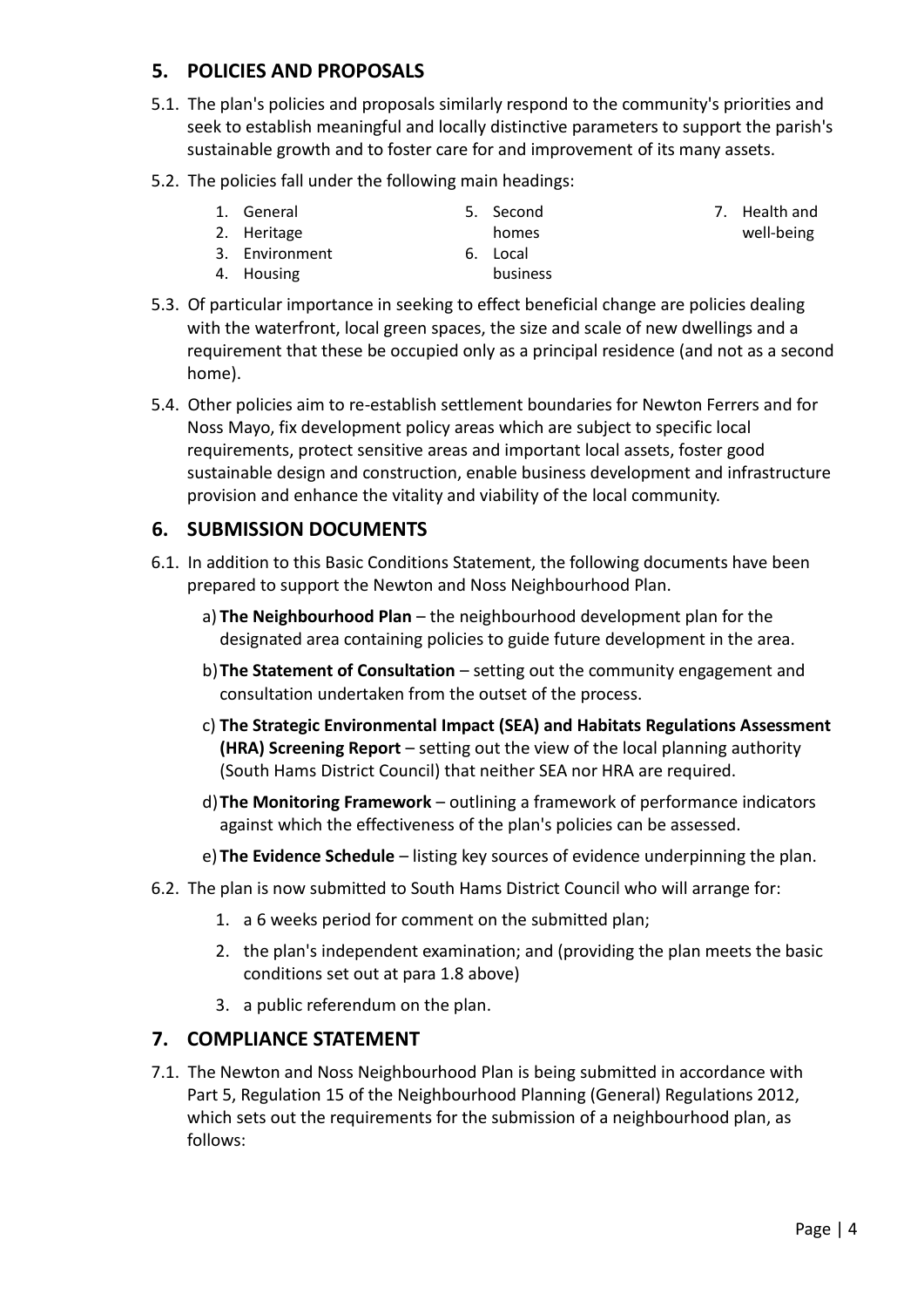#### **Plan proposals**

Where a qualifying body submits a plan proposal to the local planning authority, it must include –

(a) a map or statement which identifies the area to which the proposed neighbourhood development plan relates;

(b) a consultation statement;

(c) the proposed neighbourhood development plan; and

(d) a statement explaining how the proposed neighbourhood development plan meets the requirements of paragraph 8 of Schedule 4B to the 1990 Act.

- 7.2. Part (a) is provided at **Appendix 1** to this statement and includes the map and a hyperlink to the application and designation notice. Part (b) is now published alongside part (c), the submitted plan. The statement required as part (d) is this document, which explains how the plan meets the basic conditions which are (as set out at para 1.8 above), that:
	- the plan has regard to national policies and advice contained in guidance issued by the Secretary of State.
	- the plan contributes to the achievement of sustainable development.
	- the plan is in general conformity with the strategic policies contained in the development plan for the area.
	- the plan does not breach and is compatible with EU obligations.
- 7.3. The following sections of this statement explain how the Newton and Noss Neighbourhood Plan meets those requirements.

## **8. REGARD TO NATIONAL POLICIES AND GUIDANCE**

- 8.1. The National Planning Policy Framework (NPPF) was published in March 2012. it provides a framework for planning for sustainable development, including by local communities through the production of neighbourhood plans.
- 8.2. The Newton and Noss Neighbourhood Plan aims to focus on those planning matters which have been identified as priority concerns by the local community. It seeks to neither hinder nor duplicate policies in existing plans, which should be read alongside the neighbourhood plan. Both independently of one another and in combination the plans meet the requirements of the NPPF.
- 8.3. **Appendix 2** sets out the way that the policies of the plan conform with the NPPF.

#### **9. ACHIEVEMENT OF SUSTAINABLE DEVELOPMENT**

- 9.1. The plan's objectives are set squarely within the bounds of sustainable development. It provides for:
	- 1. economic sustainability through its provisions for development, job creation and protection,
	- 2. social sustainability through its support for maintenance and development of community infrastructure and rebalancing of housing stock; and
	- 3. environmental sustainability through its promotion of sustainable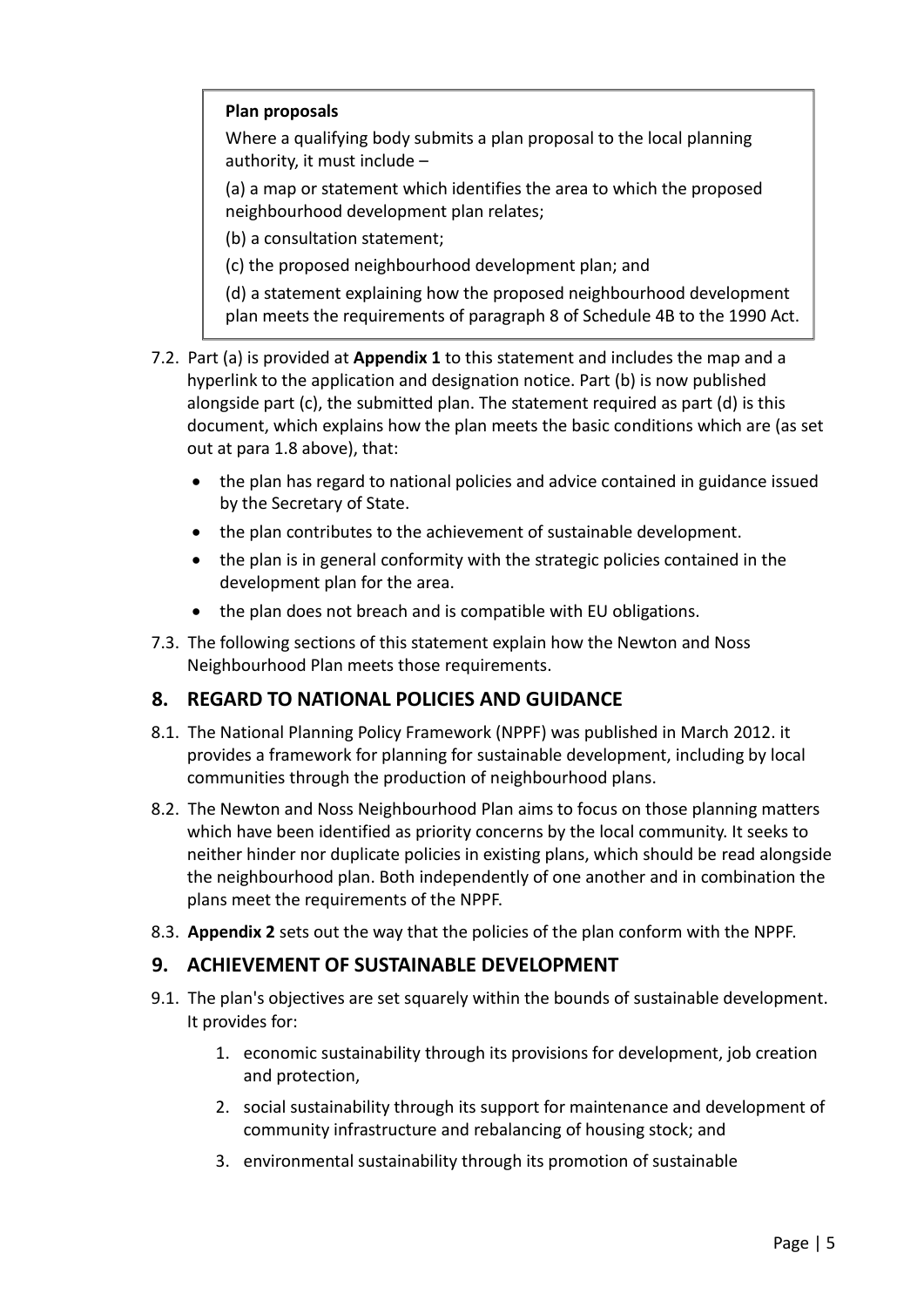construction and care of local heritage, green spaces and natural resources.

- 9.2. Sustainability is a key aspect of the plan, and in particular of the following policies:
	- 1. N3P-1 Village Settlement Boundaries
	- 2. N3P-2: Protecting the Waterfront
	- 3. N3P-4: Development and Construction
	- 4. N3P-6: Drainage and Flooding
	- 5. N3P-8: Heritage and Conservation
	- 6. N3P-9: Protecting the Landscape
	- 7. N3P-10: Green Spaces
	- 8. N3P-11: New Houses Balanced Housing Stock and Local Needs Housing
		- 9. N3P-13: Business Premises
		- 10. N3P-14: Community Facilities and Infrastructure

## **10. CONFORMITY WITH STRATEGIC POLICIES OF THE DEVELOPMENT PLAN**

- 10.1. The development plan for the area is set to be the Plymouth and South West Devon Joint Local Plan (the JLP). Until that plan's final adoption the development plan also includes the South Hams Local Development Framework (LDF) Core Strategy (2006), Affordable Housing DPD (2008), Development Policies DPD (2010), and a series of Site Allocations DPDs, including one for the Rural Areas including Newton and Noss (2011) plus a number of saved policies from the South Hams Local Plan (1996). Several adopted Supplementary Planning Documents (SPDs) provide further detail.
- 10.2. The Newton and Noss Neighbourhood Plan has been prepared in co-operation with the district council. It generally conforms with and does not undermine or constrain the strategic content of the emerging JLP or adopted LDF and saved local plan policies inasmuch as they relate to Newton and Noss.
- 10.3. More detail about the way in which the plan's policies generally conform with the strategic content of the development plan policies is set out in **Appendix 2** (along with details of conformity with the NPPF).

#### **11. COMPATIBILITY WITH EU LEGISLATION**

- 11.1. The Newton and Noss Neighbourhood Plan has regard to the fundamental rights and freedoms guaranteed under the European Convention on Human Rights and complies with the Human Rights Act 1998. The consultation process has aimed to include all sections of the community, including hard-to-reach and under-represented groups such as young people and the disabled.
- 11.2. In relation to Strategic Environmental Assessment (SEA) and Habitats Regulations Assessment (HRA), South Hams District Council have reported that it is their opinion that neither is required in relation to the Newton and Noss Neighbourhood Plan. That report is now published alongside the plan.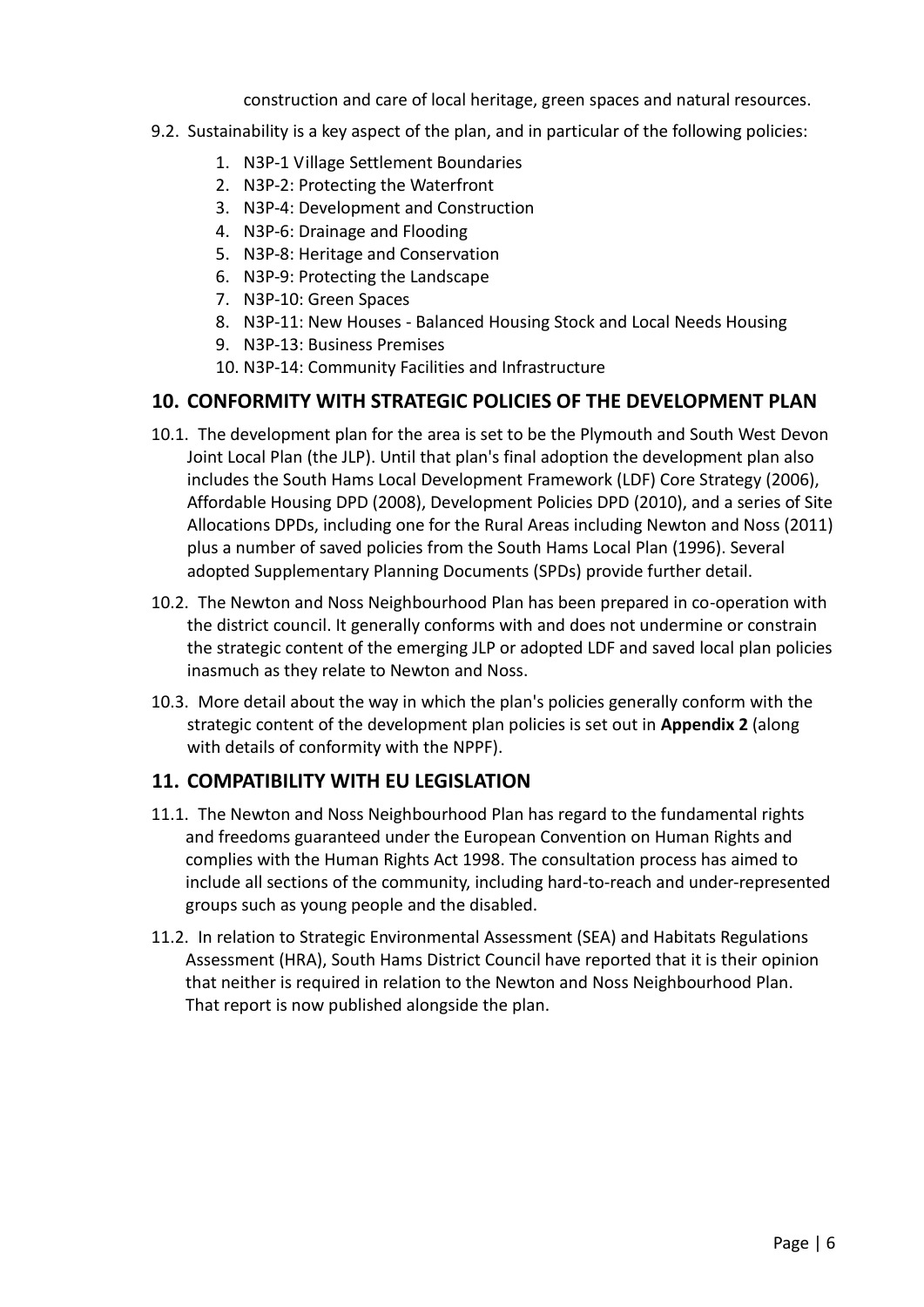## **APPENDIX 1 – NEWTON AND NOSS NEIGHBOURHOOD PLAN AREA DESIGNATION**

1. The plan area shown on the map below is that confirmed on  $5<sup>th</sup>$  June 2014 by South Hams



2. The application for and notice of designation of the Newton and Noss Neighbourhood Plan area are at [http://old.southhams.gov.uk/shneighbourhoodplans.](http://old.southhams.gov.uk/shneighbourhoodplans)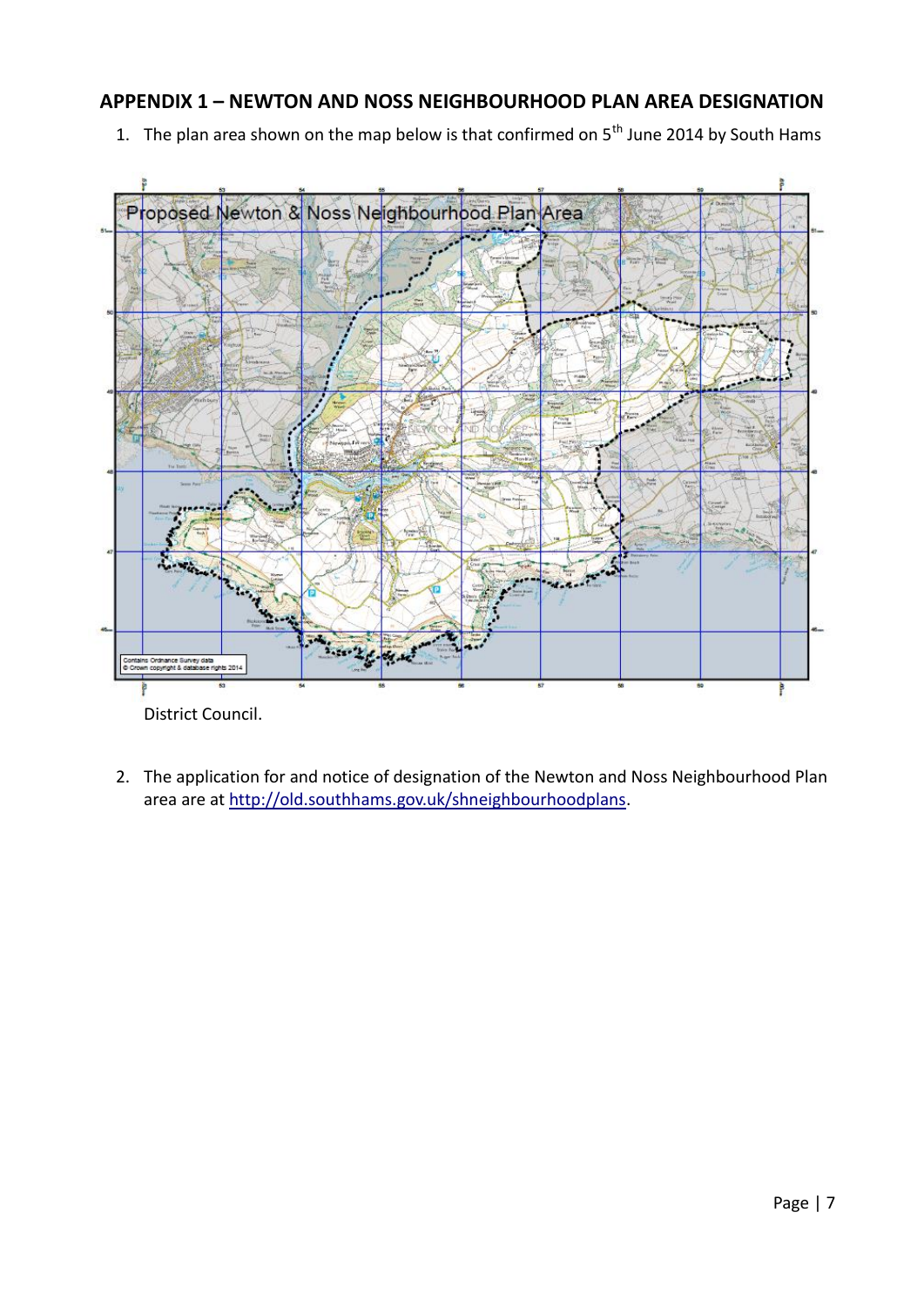# **APPENDIX 2 – NEWTON AND NOSS NEIGHBOURHOOD PLAN POLICIES' REGARD TO THE NATIONAL PLANNING POLICY FRAMEWORK (NPPF) AND GENERAL CONFORMITY WITH STRATEGIC POLICIES OF THE DEVELOPMENT PLAN**

1. The table below maps the policies of the Newton and Noss Neighbourhood Plan, their regard for the National Planning Policy Framework (NPPF) and their general conformity with the strategic policies of the development plan for the area.

| <b>Newton and Noss</b><br><b>Neighbourhood Plan</b> | <b>Regard to NPPF</b>                                                                                                                                                                                                                                                                                                                                                                                                                                                              | <b>General conformity with</b><br>strategic policies                                                                                                                                                                                                                                                           |
|-----------------------------------------------------|------------------------------------------------------------------------------------------------------------------------------------------------------------------------------------------------------------------------------------------------------------------------------------------------------------------------------------------------------------------------------------------------------------------------------------------------------------------------------------|----------------------------------------------------------------------------------------------------------------------------------------------------------------------------------------------------------------------------------------------------------------------------------------------------------------|
| Overall                                             | The plan has regard to the NPPF and<br>particularly to the objectives for<br>neighbourhood plans and in the<br>achievement of sustainable development.<br>It sets out a vision for the future and<br>contains policies which respond to priority<br>concerns expressed by the local<br>community.<br>It sets out a strategy that provides for<br>sustainable development within its area.<br>Its policies align with the NPPF in general<br>and in particular ways as shown below. | The plan is in general<br>conformity with the strategic<br>policies of the development<br>plan and in particular those<br>contained in the draft South<br>West Devon Joint Local Plan<br>2017 (the JLP) and the South<br>Hams LDF Core Strategy 2006<br>(the LDF).<br>JLP policy TTV30 is of key<br>relevance. |
| N3P-1: The Village<br><b>Settlement Boundaries</b>  | The policy has regard to NPPF core<br>principles to support thriving rural<br>communities, recognise the intrinsic<br>character and beauty of the countryside,<br>conserve and enhance the natural<br>environment and encourage effective use<br>of land.                                                                                                                                                                                                                          | The policy generally<br>conforms with JLP policies<br>SPT1, SPT2, SPT3, SPT11,<br>TTV2, TTV31 and LDF policies<br>CS1 and CS13.                                                                                                                                                                                |
|                                                     | It clearly sets out where sustainable<br>development can be located, to meet<br>local needs and help support a prosperous<br>local economy (NPPF part 3).                                                                                                                                                                                                                                                                                                                          |                                                                                                                                                                                                                                                                                                                |
| N3P-2: Protecting the<br>Waterfront                 | The policy has regard to NPPF core<br>principles to conserve and enhance the<br>natural environment taking full account of<br>flood risk and coastal change.<br>It helps to meet the challenges of climate<br>change, flooding and coastal change and<br>to conserve and enhance local landscapes,                                                                                                                                                                                 | The policy generally<br>conforms with JLP policies<br>SPT11, DEV2, DEV24, DEV25,<br>DEV28, DEV37 and DEV38. It<br>also generally conforms with<br>LDF policies CS9, CS10 and,<br>CS11.                                                                                                                         |
|                                                     | geology, soils, ecosystems and biodiversity<br>(NPPF part 10).                                                                                                                                                                                                                                                                                                                                                                                                                     |                                                                                                                                                                                                                                                                                                                |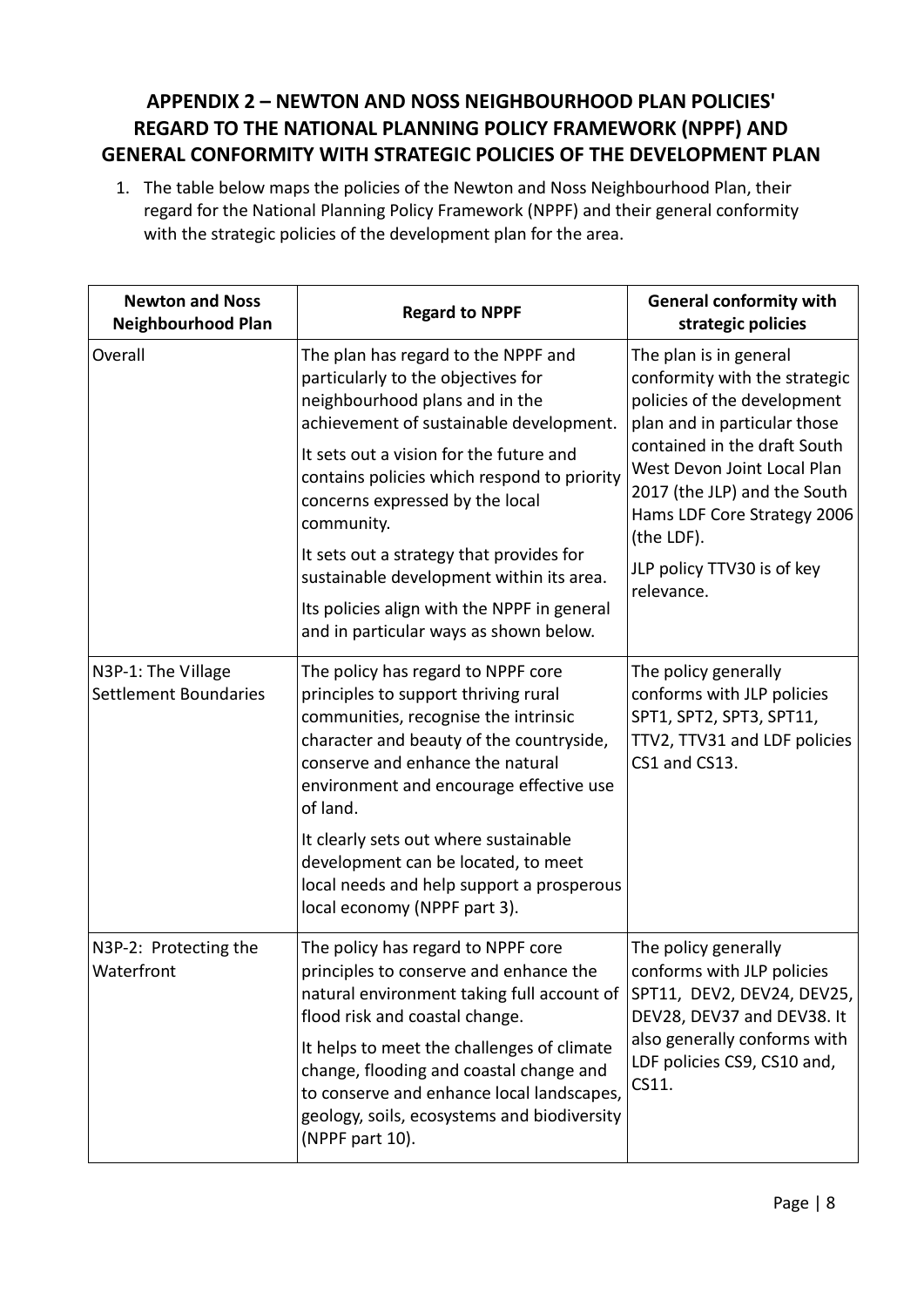| N3P-3: Development<br><b>Policy Areas</b>                  | The policy has regard to NPPF core<br>principles to secure high quality design<br>and a good standard of amenity, and to<br>protect and conserve environmental and<br>heritage assets.<br>The policy requires that development be<br>distributed and designed with due regard<br>to the character of the localities (NPPF<br>part 7). | The policy generally<br>conforms with JLP policies<br>SPT2, DEV10, DEV20 and<br>DEV24. It also conforms with<br>LDF policy CS7.                       |
|------------------------------------------------------------|---------------------------------------------------------------------------------------------------------------------------------------------------------------------------------------------------------------------------------------------------------------------------------------------------------------------------------------|-------------------------------------------------------------------------------------------------------------------------------------------------------|
| N3P-4: Development and<br>Construction                     | The policy has regard to NPPF core<br>principles to always seek to secure high<br>quality design and support the transition<br>to a low carbon future.<br>It aligns with NPPF part 7 (requiring good<br>design) and part 10 (meeting the<br>challenge of climate change, flooding and<br>coastal change).                             | The policy generally<br>conforms with JLP policies<br>SPT1, SPT2, DEV2, DEV10,<br>DEV20, DEV34 and DEV35. It<br>also conforms with LDF<br>policy CS7. |
| N3P-5: Movement and<br>Parking                             | The policy has regard to NPPF core<br>principles to promote sustainable<br>transport, good design and healthy<br>communities.                                                                                                                                                                                                         | The policy generally<br>conforms with JLP policies<br>SPT10 and DEV31.                                                                                |
| N3P-6: Drainage and<br>Flooding                            | The policy has regard to NPPF core<br>principles to secure good design and<br>standards of amenity and meet the<br>challenge of flooding.<br>It aligns with NPPF part 10 (meeting the<br>challenge of climate change, flooding and<br>coastal change).                                                                                | The policy generally<br>conforms with JLP policies<br>DEV2 and DEV37. It also<br>conforms with LDF policy<br>CS11.                                    |
| N3P-7: Planning<br>Obligations and<br><b>Commuted Sums</b> | The policy has regard to NPPF core<br>principles and in particular paras 203-206.                                                                                                                                                                                                                                                     | The policy generally<br>conforms with JLP policy<br>DEL1. It also conforms with<br>LDF policy CS8.                                                    |
| N3P-8: Heritage and<br>Conservation                        | The policy has regard to the NPPF core<br>principle to conserve heritage assets and<br>to part 12 (conserving and enhancing the<br>historic environment).                                                                                                                                                                             | The policy generally<br>conforms with JLP policies<br>DEV21 and DEV22. It also<br>conforms with LDF policy<br>CS9.                                    |
| N3P-9: Protecting the<br>Landscape                         | The policy has regard to NPPF core<br>principles to recognise the intrinsic<br>character and beauty of the countryside,<br>conserve and enhance the natural                                                                                                                                                                           | The policy generally<br>conforms with JLP policies<br>DEV20, DEV24, DEV25 and<br>DEV27. It also conforms with                                         |